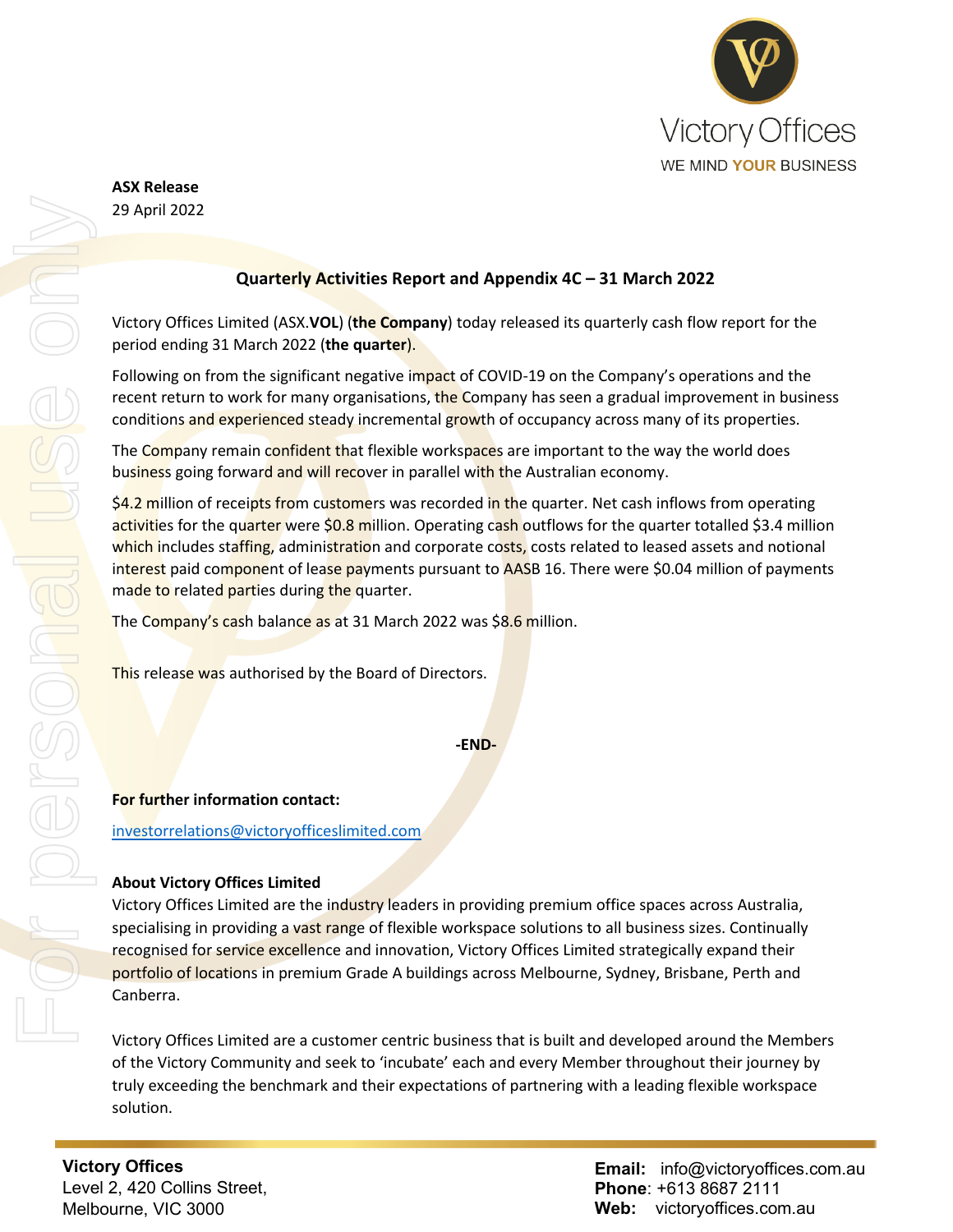*Rule 4.7B*

# **Appendix 4C**

## **Quarterly report for entities subject to Listing Rule 4.7B**

#### **Name of entity**

Victory Offices Ltd

76 616 150 022 31 March 2022

**ABN Quarter ended ("current quarter")**

| <b>Consolidated statement of cash flows</b> |                                                     | <b>Current quarter</b><br>\$A'000 | Year to date (9<br>months)<br>\$A'000 |
|---------------------------------------------|-----------------------------------------------------|-----------------------------------|---------------------------------------|
| 1.                                          | Cash flows from operating activities                |                                   |                                       |
| 1.1                                         | Receipts from customers                             | 4,198                             | 11,648                                |
| 1.2                                         | Payments for                                        |                                   |                                       |
|                                             | research and development<br>(a)                     |                                   |                                       |
|                                             | product manufacturing and operating<br>(b)<br>costs |                                   |                                       |
|                                             | advertising and marketing<br>(c)                    | (96)                              | (219)                                 |
|                                             | leased assets<br>(d)                                | (1107)                            | (2,629)                               |
|                                             | staff costs<br>(e)                                  | (1,601)                           | (4,664)                               |
|                                             | (f)<br>administration and corporate costs           | 1,627                             | (5,983)                               |
| 1.3                                         | Dividends received (see note 3)                     |                                   |                                       |
| 1.4                                         | Interest received                                   |                                   | 60                                    |
| 1.5                                         | Interest and other costs of finance paid            | (2, 242)                          | (7, 583)                              |
| 1.6                                         | Income taxes paid                                   |                                   |                                       |
| 1.7                                         | Government grants and tax incentives                | 9                                 | 9                                     |
| 1.8                                         | Other (provide details if material)                 |                                   |                                       |
| 1.9                                         | Net cash from / (used in) operating<br>activities   | 788                               | (6, 107)                              |

|     | Cash flows from investing activities |         |          |
|-----|--------------------------------------|---------|----------|
| 2.1 | Payments to acquire:                 |         |          |
|     | (a) property, plant and equipment    | (1.024) | (1, 395) |
|     | businesses (see item 10)<br>(b)      |         |          |
|     | investments<br>(C)                   |         |          |
|     | intellectual property<br>(d)         |         |          |
|     | other non-current assets<br>e)       |         |          |

ASX Listing Rules Appendix 4C (17/07/20) + See Chapter 9 of the ASX Listing Rules for defined terms Page 1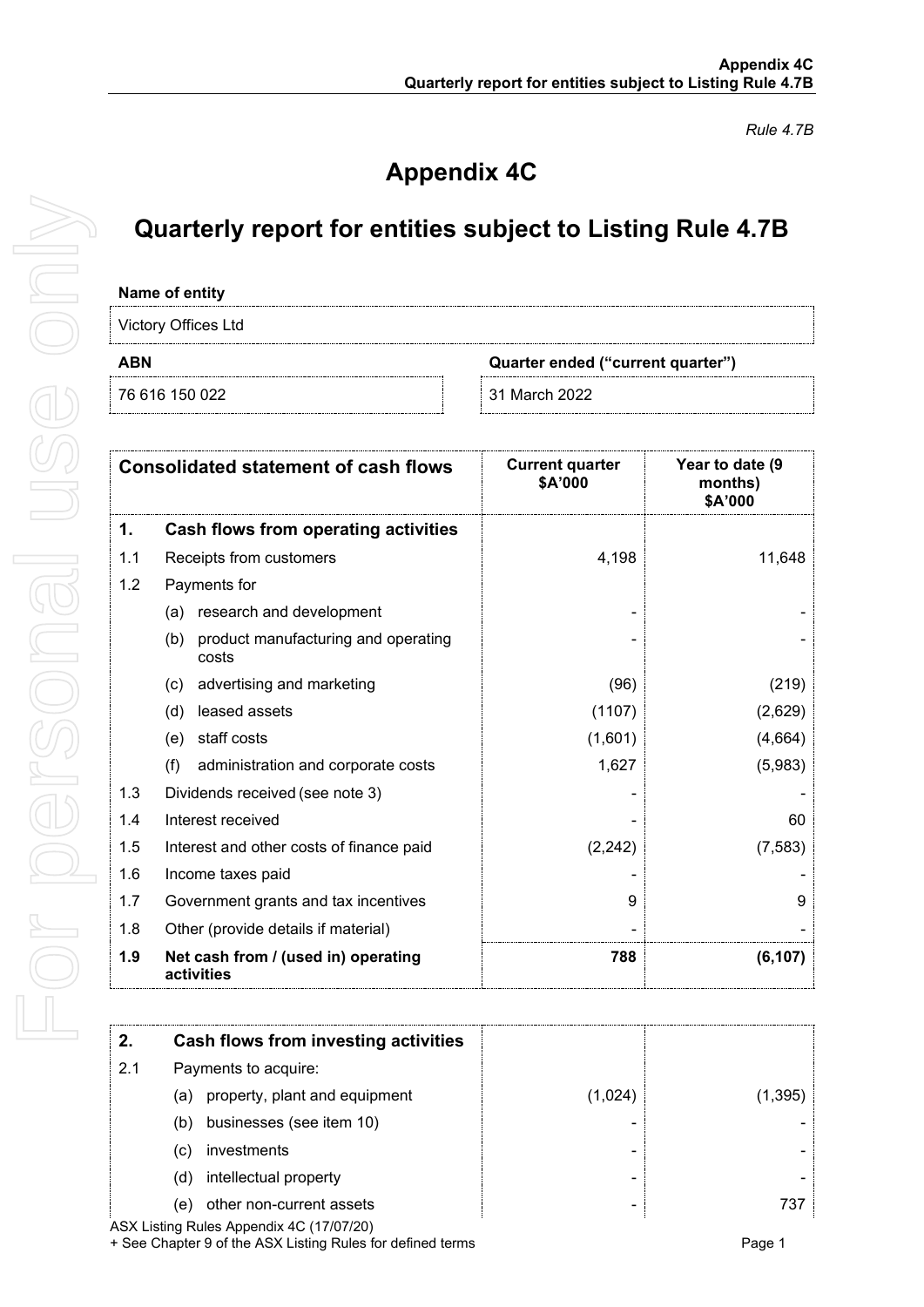| <b>Consolidated statement of cash flows</b> |                                                   | <b>Current quarter</b><br>\$A'000 | Year to date (9<br>months)<br>\$A'000 |
|---------------------------------------------|---------------------------------------------------|-----------------------------------|---------------------------------------|
| $2.2^{\circ}$                               | Proceeds from disposal of:                        |                                   |                                       |
|                                             | property, plant and equipment<br>(a)              |                                   |                                       |
|                                             | businesses (see item 10)<br>(b)                   |                                   |                                       |
|                                             | investments<br>(c)                                |                                   |                                       |
|                                             | intellectual property<br>(d)                      |                                   |                                       |
|                                             | other non-current assets<br>(e)                   | 402                               | 4.696                                 |
| 2.3                                         | Cash flows from loans to other entities           |                                   |                                       |
| 2.4                                         | Dividends received (see note 3)                   |                                   |                                       |
| 2.5                                         | Other (provide details if material)               |                                   |                                       |
| 2.6                                         | Net cash from / (used in) investing<br>activities | (623)                             | 4,038                                 |

| 3.   | Cash flows from financing activities                                           |         |         |
|------|--------------------------------------------------------------------------------|---------|---------|
| 3.1  | Proceeds from issues of shares                                                 |         |         |
| 3.2  | Proceeds from issue of convertible notes                                       |         |         |
| 3.3  | Proceeds from exercise of share options                                        |         |         |
| 3.4  | Transaction costs related to issues of<br>shares, convertible notes or options |         |         |
| 3.5  | Proceeds from borrowings                                                       |         | 1.466   |
| 3.6  | Repayment of borrowings                                                        |         |         |
| 3.7  | Transaction costs related to loans and<br>borrowings                           |         |         |
| 3.8  | Dividends paid                                                                 |         |         |
| 3.9  | Other (provide details if material)                                            |         |         |
|      | Settlement of lease liabilities                                                | (1,057) | (4.244  |
| 3.10 | Net cash from / (used in) financing<br>activities                              | (1,057) | (2,778) |

|     | Net increase / (decrease) in cash and<br>cash equivalents for the period |         |         |
|-----|--------------------------------------------------------------------------|---------|---------|
| 4.1 | Cash and cash equivalents at beginning of<br>quarter/year to date        | 9,502   | 14,513  |
| 4.2 | Net cash from / (used in) operating<br>activities (item 1.9 above)       | 788     | (6,106) |
| 4.3 | Net cash from / (used in) investing activities<br>(item 2.6 above)       | (623)   | 4,038   |
| 4.4 | Net cash from / (used in) financing activities<br>(item 3.10 above)      | (1,057) | (3,858) |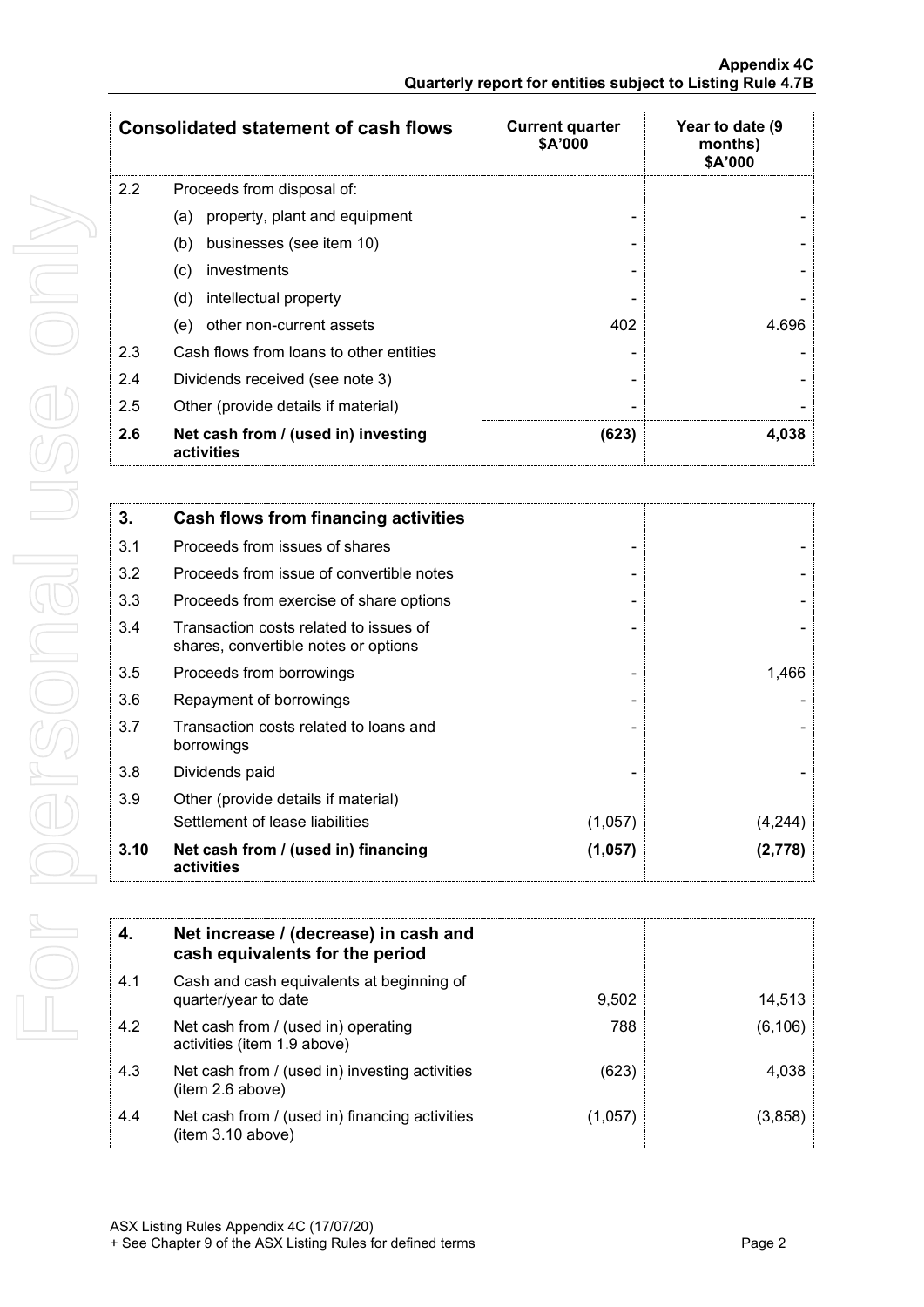| <b>Consolidated statement of cash flows</b> |                                                      | <b>Current quarter</b><br>\$A'000 | Year to date (9<br>months)<br>\$A'000 |
|---------------------------------------------|------------------------------------------------------|-----------------------------------|---------------------------------------|
| 4.5                                         | Effect of movement in exchange rates on<br>cash held |                                   |                                       |
| 4.6                                         | Cash and cash equivalents at end of<br>quarter       | 8.610                             | 8.610                                 |

| 5   | Reconciliation of cash and cash<br>equivalents<br>at the end of the quarter (as shown in the<br>consolidated statement of cash flows) to the<br>related items in the accounts | <b>Current quarter</b><br>\$A'000 | <b>Previous quarter</b><br>\$A'000 |
|-----|-------------------------------------------------------------------------------------------------------------------------------------------------------------------------------|-----------------------------------|------------------------------------|
| 5.1 | <b>Bank balances</b>                                                                                                                                                          | 8.610                             | 8.610                              |
| 5.2 | Call deposits                                                                                                                                                                 |                                   |                                    |
| 5.3 | <b>Bank overdrafts</b>                                                                                                                                                        |                                   |                                    |
| 5.4 | Other (provide details)                                                                                                                                                       |                                   |                                    |
| 5.5 | Cash and cash equivalents at end of<br>quarter (should equal item 4.6 above)                                                                                                  | 8,610                             | 8.610                              |

| 6.  | Payments to directors of the entity and their associates                            | <b>Current quarter</b><br><b>\$A'000</b> |
|-----|-------------------------------------------------------------------------------------|------------------------------------------|
| 6.1 | Aggregate amount of payments to these parties included in item 1.2                  |                                          |
| 6.2 | Aggregate amount of cash flow from loans to these parties included<br>in item $2.3$ |                                          |

| 7.  | <b>Financing facilities</b><br>Note: the term "facility' includes all forms of financing<br>arrangements available to the entity.<br>Add notes as necessary for an understanding of the<br>sources of finance available to the entity.                                                                                                               | <b>Total facility</b><br>amount at quarter<br>end<br>\$A'000 | Amount drawn at<br>quarter end<br>\$A'000 |
|-----|------------------------------------------------------------------------------------------------------------------------------------------------------------------------------------------------------------------------------------------------------------------------------------------------------------------------------------------------------|--------------------------------------------------------------|-------------------------------------------|
| 7.1 | Loan facilities                                                                                                                                                                                                                                                                                                                                      |                                                              |                                           |
| 7.2 | Credit standby arrangements                                                                                                                                                                                                                                                                                                                          |                                                              |                                           |
| 7.3 | Other (please specify)                                                                                                                                                                                                                                                                                                                               |                                                              |                                           |
| 7.4 | <b>Total financing facilities</b>                                                                                                                                                                                                                                                                                                                    |                                                              |                                           |
|     |                                                                                                                                                                                                                                                                                                                                                      |                                                              |                                           |
| 7.5 | Unused financing facilities available at quarter end                                                                                                                                                                                                                                                                                                 |                                                              |                                           |
| 7.6 | Include in the box below a description of each facility above, including the lender, interest<br>rate, maturity date and whether it is secured or unsecured. If any additional financing<br>facilities have been entered into or are proposed to be entered into after quarter end,<br>include a note providing details of those facilities as well. |                                                              |                                           |
|     |                                                                                                                                                                                                                                                                                                                                                      |                                                              |                                           |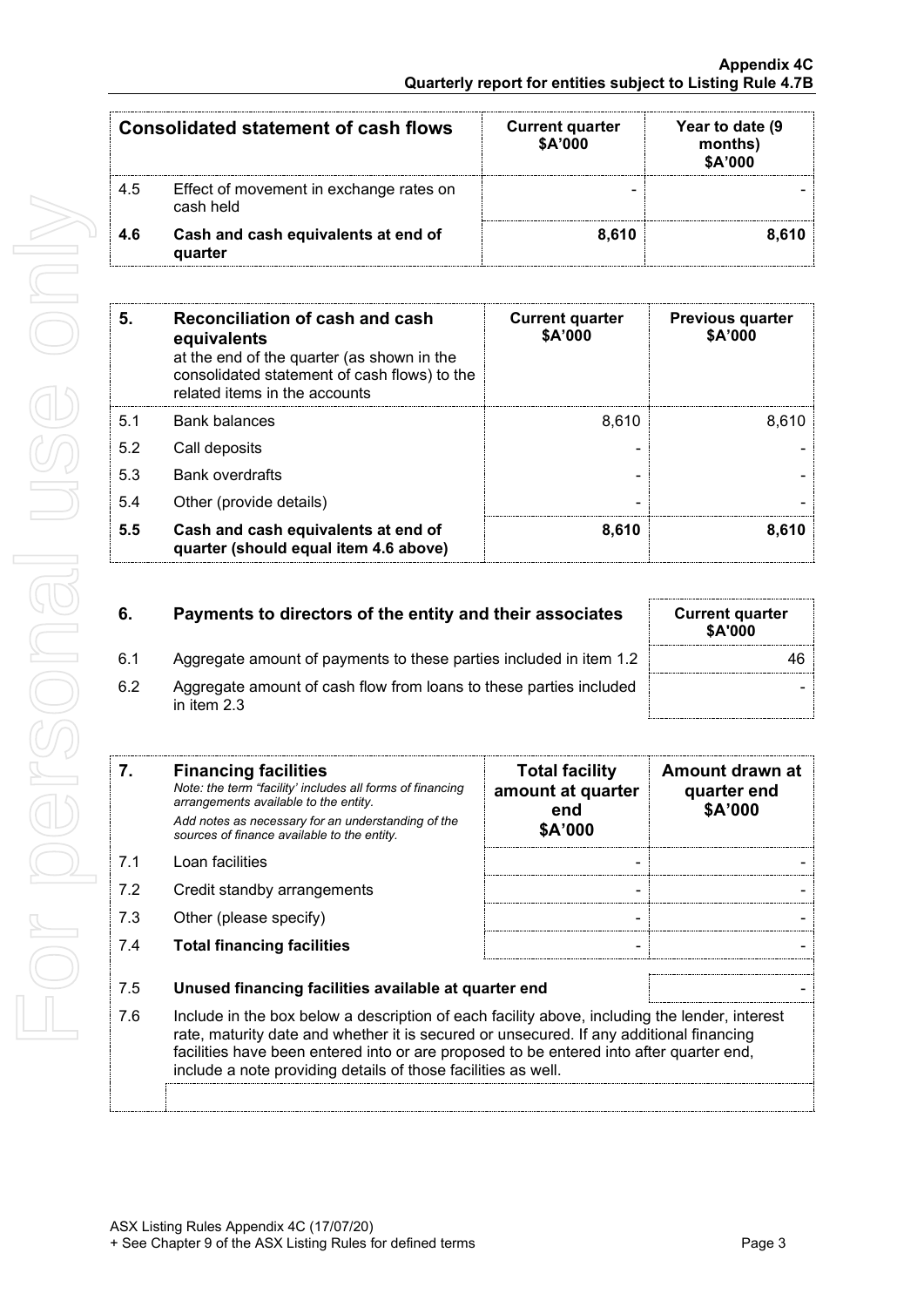| 8.  |                                                           | Estimated cash available for future operating activities                                                                                                                                                               | \$A'000 |  |
|-----|-----------------------------------------------------------|------------------------------------------------------------------------------------------------------------------------------------------------------------------------------------------------------------------------|---------|--|
| 8.1 | Net cash from / (used in) operating activities (item 1.9) |                                                                                                                                                                                                                        | 788     |  |
| 8.2 |                                                           | Cash and cash equivalents at quarter end (item 4.6)                                                                                                                                                                    | 8,610   |  |
| 8.3 |                                                           | Unused finance facilities available at quarter end (item 7.5)                                                                                                                                                          |         |  |
| 8.4 |                                                           | Total available funding (item $8.2 +$ item $8.3$ )                                                                                                                                                                     | 8,610   |  |
| 8.5 | item $8.1$ )                                              | Estimated quarters of funding available (item 8.4 divided by                                                                                                                                                           | (10.9)  |  |
|     |                                                           | Note: if the entity has reported positive net operating cash flows in item 1.9, answer item 8.5 as "N/A". Otherwise, a<br>figure for the estimated guarters of funding available must be included in item 8.5.         |         |  |
| 8.6 |                                                           | If item 8.5 is less than 2 quarters, please provide answers to the following questions:                                                                                                                                |         |  |
|     | 8.6.1                                                     | Does the entity expect that it will continue to have the current level of net operating<br>cash flows for the time being and, if not, why not?                                                                         |         |  |
|     | N/A                                                       |                                                                                                                                                                                                                        |         |  |
|     | 8.6.2                                                     | Has the entity taken any steps, or does it propose to take any steps, to raise further<br>cash to fund its operations and, if so, what are those steps and how likely does it<br>believe that they will be successful? |         |  |
|     | N/A                                                       |                                                                                                                                                                                                                        |         |  |
|     | 8.6.3                                                     | Does the entity expect to be able to continue its operations and to meet its business<br>objectives and, if so, on what basis?                                                                                         |         |  |

#### N/A

*Note: where item 8.5 is less than 2 quarters, all of questions 8.6.1, 8.6.2 and 8.6.3 above must be answered.*

### **Compliance statement**

- 1 This statement has been prepared in accordance with accounting standards and policies which comply with Listing Rule 19.11A.
- 2 This statement gives a true and fair view of the matters disclosed.

Date: 29 April 2022

Authorised by: The Board

#### **Notes**

- 1. This quarterly cash flow report and the accompanying activity report provide a basis for informing the market about the entity's activities for the past quarter, how they have been financed and the effect this has had on its cash position. An entity that wishes to disclose additional information over and above the minimum required under the Listing Rules is encouraged to do so.
- 2. If this quarterly cash flow report has been prepared in accordance with Australian Accounting Standards, the definitions in, and provisions of, *AASB 107: Statement of Cash Flows* apply to this report. If this quarterly cash flow report has been prepared in accordance with other accounting standards agreed by ASX pursuant to Listing Rule 19.11A, the corresponding equivalent standard applies to this report.
- 3. Dividends received may be classified either as cash flows from operating activities or cash flows from investing activities, depending on the accounting policy of the entity.
- 4. If this report has been authorised for release to the market by your board of directors, you can insert here: "By the board". If it has been authorised for release to the market by a committee of your board of directors, you can insert here: